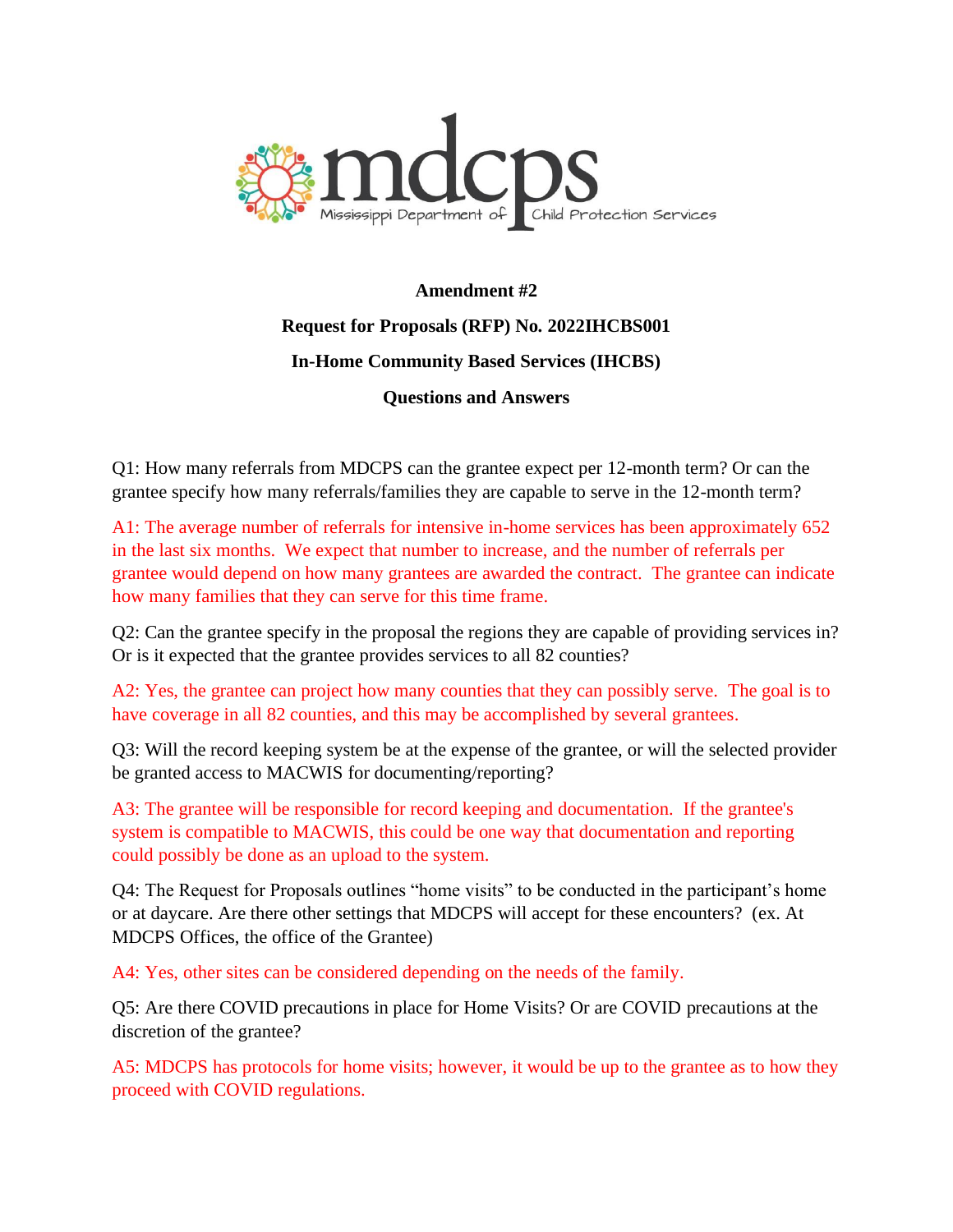Q6: Under Program Structure there are 5 Program Sections Outlined: (1) Parenting and Support Programs (2) Homeless Families Programs (3) Home Visiting Programs (4) Counseling & Mentoring Program (5) Substance Abuse for Youth and Adults. Can the applicant identify which sections they desire to provide services within the proposal contact? Or are applicants expected to provide services in all 5 Program Types outlined

A6: Each grantee can propose which services they can provide within the 5 that are outlined.

Q7: The Request for Proposals note the allocation of Emergency Assistance (rental deposits, utility deposits. Etc). Should Emergency assistance aid be configured into the budget narrative of the grantee?

A7: It would be recommended to include a set amount of emergency assistance for each family in the budget.

Q8: I consulted with a CPA to review Section #5 Financial Component (A. Financial Stability) to ensure my compliance with said section. My CPA reports that if an applicant has never applied/received a grant before, there would be no need to conduct an audit. Furthermore, he noted the 5<sup>th</sup> paragraph in that section that states *"Non-Federal entities that expend less than \$750, 000 a year in Federal awards are exempt from Federal audit requirements for that year, but records shall be available for review or audit by appropriate officials …"*

Would a filed Business Tax Return for 2021, would be sufficient documentation to provide as verification of financial stability? Please advise.

A8: Yes. Please provide tax returns, income statements, balance sheets, and any other financial documentation that can help evaluators know the financial stability of your company.

Q9: Can Project CARE allow families other than those that reside in Oktibbeha County to participate in their virtual services?

A9: Yes.

Q10: Are all printed materials required to be sent to MDHS for approval?

 $A10: No.$ 

Q11: What are the trainings referred to on page 7, bullet point 5. Who are these trainings for?

A11: These trainings are possible for any new or current documentation changes. Example: Smartsheet. Additionally, subgrantees may be made aware of child abuse and neglect prevention trainings to enhance equitable services for all populations.

Q12: Is working with foster parents, parents with a CPS Case, or Anger Management Services considered tertiary services? Can either Project CARE or Families Strengthening Families provide these services?

A12: No to foster parents, No to CPS open case, and yes to anger management. Yes, either Project CARE or Families Strengthening Families can provide these services.